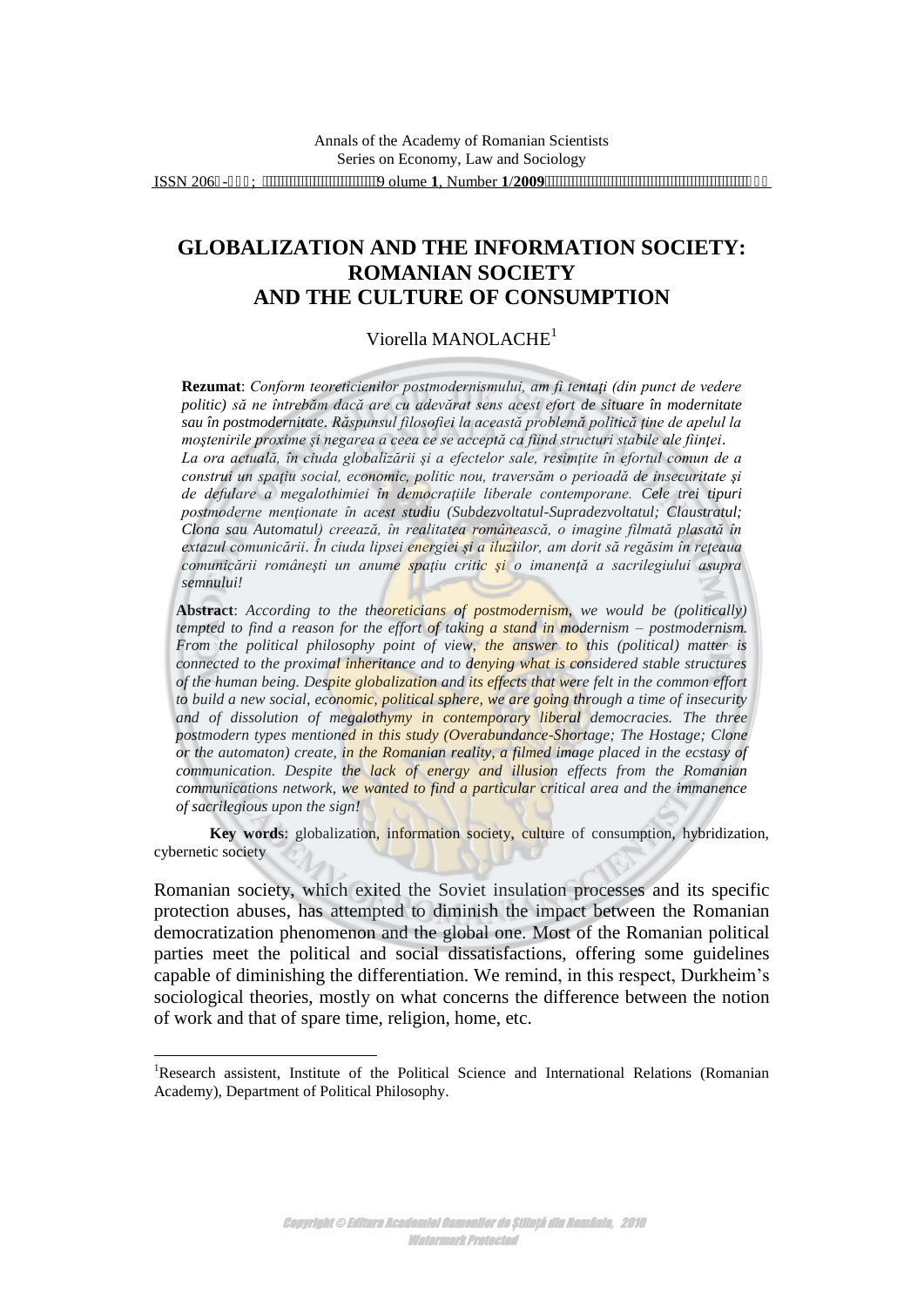Thus, Romanian public life is also, at its turn, distinguished from the private life, sometimes even leading to rationalized forms of public and private life, in Max Weber's terms.

The concept of *great break* proposed by Francis Fukuyama<sup>1</sup> is an all-heal meant to help us in the "deciphering of the rules of the game" practiced in a "sliding", postindustrial world.

According to Leford<sup>2</sup>, the political aspect is, first of all, the embodiment of social coexistence. It transforms itself in institutions, norms, rules that are able to administrate the "social plurality" and to ensure the relative cohesion of groups. But the political aspect also represents the "stage" of social coexistence. Such an operation has the role of inducing a "system of representations close to the theatrical sense of the term, through which it displays itself on the same scene with its activators." The political power does not cease to affirm itself, within the principles that sustain the social order, in a spectacular way. And last but not least, the political aspect stands for the instantiations of social coexistence, in the sense that there is no society which is not subject to some inherent discrimination: justice/injustice; truth/untruth; legitimacy/illegitimacy perceived as such by its members. Thus, each society is, in Leford's words, a realm that needs understanding, an understanding that would be appropriate to delimit, and that, as Baudoin<sup>3</sup> demonstrates, has first of all to be evaluated.

It seems that, according to the author of *Postmodern Ethics<sup>4</sup>*, we are involved in a new worldwide disorder or, in other words, in a game of reorganizing the world. It is the rule of a political puzzle in which the potential of disagreement and dissonance between spheres (moral, political, minority groups, sexual) "never totally halted, erupts and comes to light." Bauman's conviction restricts to the fact that there is no efficient centralized control that could offer to the unsafe area, continuously reproduced, a naturalness appearance. Indeed, as Foucault<sup>5</sup> had noticed and argued, "the fight for power and the endless war" are the only safe foundation of an organized abode.

At this moment, despite globalization and its effects that were felt in the common effort to build a new social, economic, political sphere, we are going through a time of insecurity and of dissolution of *megalothymy*<sup>6</sup> in contemporary liberal

<sup>1</sup> Fukuyama, Francis, **Marea Ruptură***. Natura umană şi reconstituirea ordinii sociale*, Humanitas, Bucureşti, 2003.

<sup>2</sup>Leford, Claude, *L'Invention démocratique*, Paris, Fayard, 1981.

<sup>3</sup>Baudoin, Jean, *Introduction à la sociologie politique,* Seuil, 1998.

<sup>4</sup>Bauman, Zygmund, *Postmodern Ethics,* Cambridge, MA: Basil Blackwell, 1993.

<sup>5</sup> Foucault, Michel, *A supraveghea şi a pedepsi*, Editura Univers, Bucureşti, 1996.

<sup>6</sup>We are, in Fukuyama's words*, free and unequal.* Thus, the liberal democracy could be overthrown whether by the excess of *megalothymy*, whether by that of *izothymy*, that is of the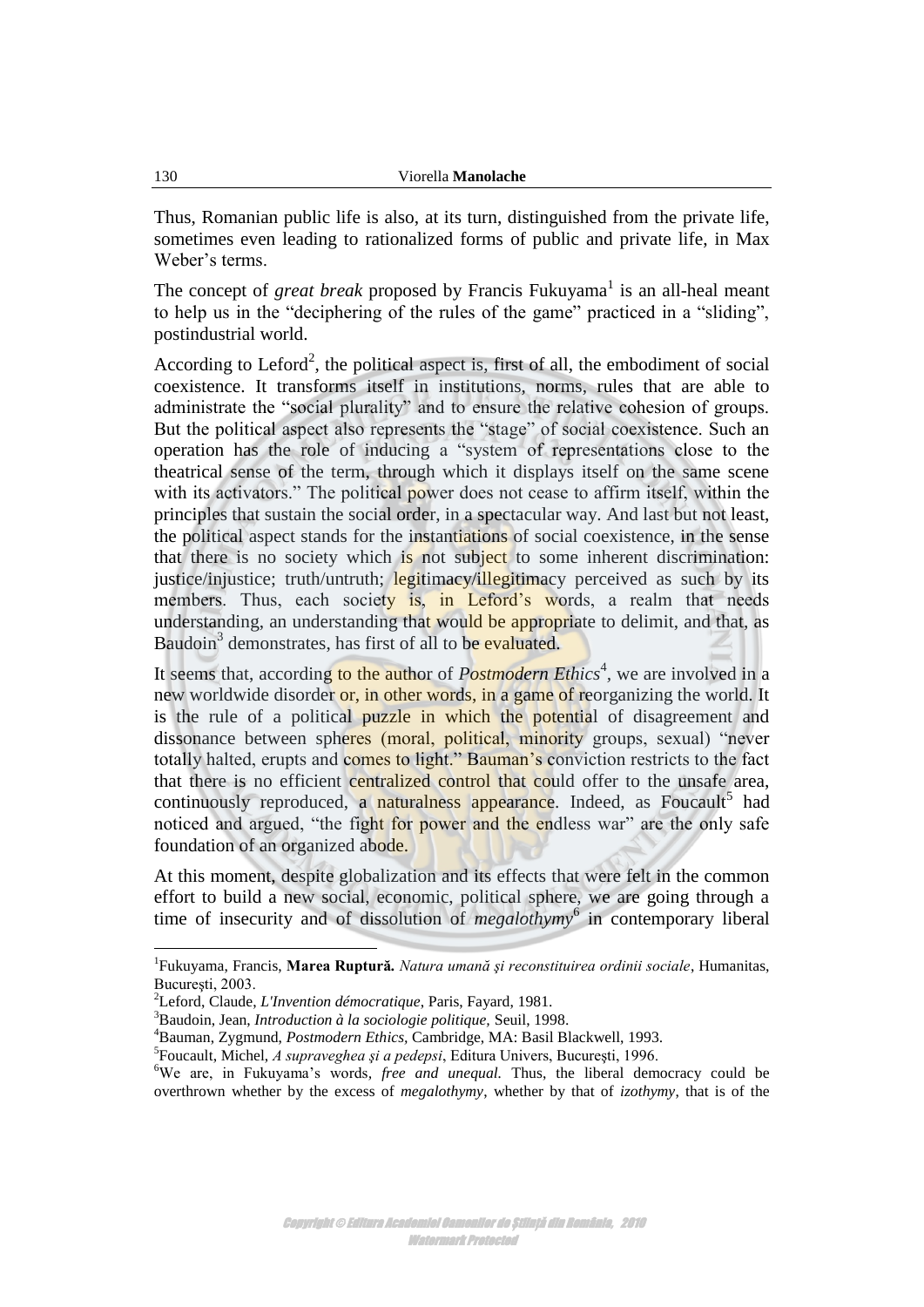#### democracies.

<u>.</u>

The *postmodern break* that Zygmund Bauman speaks of can be identified in the fact that the Romanian state, in its version after December 1989, does not claim anymore the capacity, the need and the desire to dominate, which led to setting the anti-structural forces of sociability free (unwillingly or on purpose).

From this perspective, the fact that by the end of the 1960s (if we were to consider just the political effects of the well-known year 1968), the European world (and not only it!) engaged in passing through a series of visible changes becomes more explicit. These changes were so strong that despite of the "dropped curtains", they could be experienced everywhere, from the Eastern reserved, communist World to the Islamic one, from the authoritative political regime to the open-minded societies, having the image of a world where interdependent phenomena could be felt simultaneously. These are the steps that led to the joining of the new type of international communities that Marshall McLuhan called *planetary village*.

Both communist and socialist Governments and the liberal-conservative ones connected their speeches to the progressive perspective centered round the development of new types of technology: genetic, of studying robots, spatial and, especially, electronic one. All these changed the industrial world, illustrative of the late economic modernism, into a postindustrial one. Thus, the image of a more dynamic, more transitive, more anarchical, more colorful world appeared (as a proof the writings of some "prophets" of the 1960s<sup>1</sup>) reminding of the motley "fortress" from Platon's *Republic*.

According to the theoreticians of postmodernism, we would (politically) be tempted to find a reason for this effort of taking a stand in modernism – postmodernism. From the political philosophy point of view, the answer to this (political) matter is connected to the proximal inheritance and to denying what is considered stable structures of the human being<sup>2</sup>. According to Bauman, the *society with risks* remains a reflexive stage of modernism!

fanatic desire of equal recognition. The only forms of megalothymy that are not allowed in contemporary societies are those which lead to political tyranny. The difference between these societies and the aristocratic ones preceding them is that *megalothymy* has not been chased away, but left to manifest itself subterraneous. The democratic societies start from the premise that all persons are created equal, and that their predominant ethos is that of equality. Thus, those manifestations of *megalothymy* that survived in modern democracies are somehow opposed to the ideals that society publicly sustains.

<sup>&</sup>lt;sup>1</sup>See Toffler, Alvin, *Future's Shock*, McLuhan, Marshall, *The Guttenberg Galaxy*, Marcuse, Herbert, *The Liberation from the Society of Richness* etc. etc.

<sup>2</sup>Manolache, Viorella, *The Romanian Postmodernism Between Ontological Experience and Political Necessity*, *Lucian Blaga* University Press, Sibiu, 2004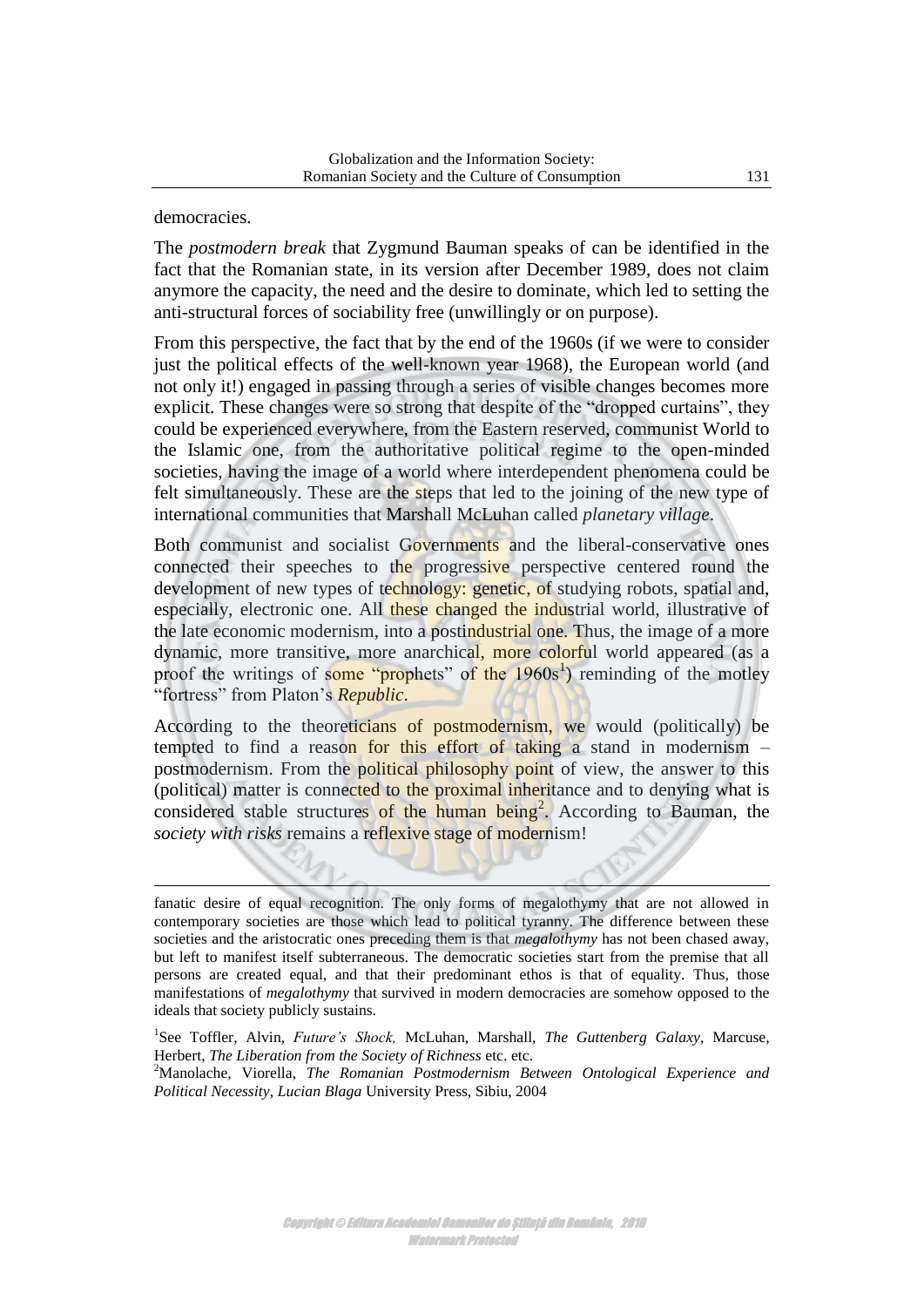The postmodernist preference for *hybridization* presupposes a boundless availability in which the ruling word is, in one of Guy Scarpetta's terms, *impurity*<sup>1</sup> . As a result of a comparison to the aggression of the *hybrids' empire* from the postindustrial world, in the central east-European area we can also notice the presence of other options plunged into ecology. *Transpolitics*<sup>2</sup> – as a Romanian variation of wandering in relation to a state of things (about which one no longer knows if they form systems of real causes and effects) supports three types of *consuming anomalies*:

#### **1. Overabundance- [Shortage](http://encarta.msn.com/thesaurus_561587721/shortage.html)**

The main character of this sociological-political story is not the modern period's worker anymore, but its consumer, as Bauman says. Consumer's behavior becomes the mark of the cognitive and moral accent of life, the way in which people are integrated in society, as well as their connection to the systematic management.

Meaning that seeing urbanity as a scene, Bauman underlined the fusing between merchandise and client, between buying and being the result of buying. The special commercial spaces built for this game offers to Bauman's "loiterers" a true paradise. The historical connection between the game of these "loiterers" and the modern/postmodern consumerism, between observing and changing the observer in the object of observation, between buying and being bought, was done through creating some social prototypes, as consumers and object of consuming.

Such a theorizing of the distinct philosophical-political spaces launches the effective difference between *communitas* and *societas.* Taking over such a dichotomy from Victor W. Turner, Bauman considers that it becomes functional only in well-structured society, every time an individual or a group passes by or it is moves from one structure into another, in fact from a structure into an antistructure.

If *societas* is characterized by heterogeneousness, inequality, the statutes' differentiation or nominal system, *communitas* is marked by homogeneousness, equality, the absence of statutes, anonymity: "in other words, *communitas* destroys what *societas* tries very hard to create and use. Or *societas* adapts and changes everything that in *communitas* is liquid and shapeless"<sup>3</sup> .

According to Kellner<sup>4</sup>, the global society is *colonized* by media culture. The media culture is an industrial culture, organized on the model of mass production,

<sup>1</sup> Scarpett Guy, *Elogiu cosmopolitismului*, Editura Polirom, Iaşi, 1998.

<sup>2</sup>Baudrillard, Jean, *Strategii fatale,* Editura Polirom, Iaşi, 1998.

<sup>3</sup>Bauman, Zygmund, *Liquid Love: On the Frailty of Human Bonds*. Cambridge: Polity Press, 2003. <sup>4</sup>Kellner, Douglas, *Cultura media*, Institutul European, Iaşi, 2001.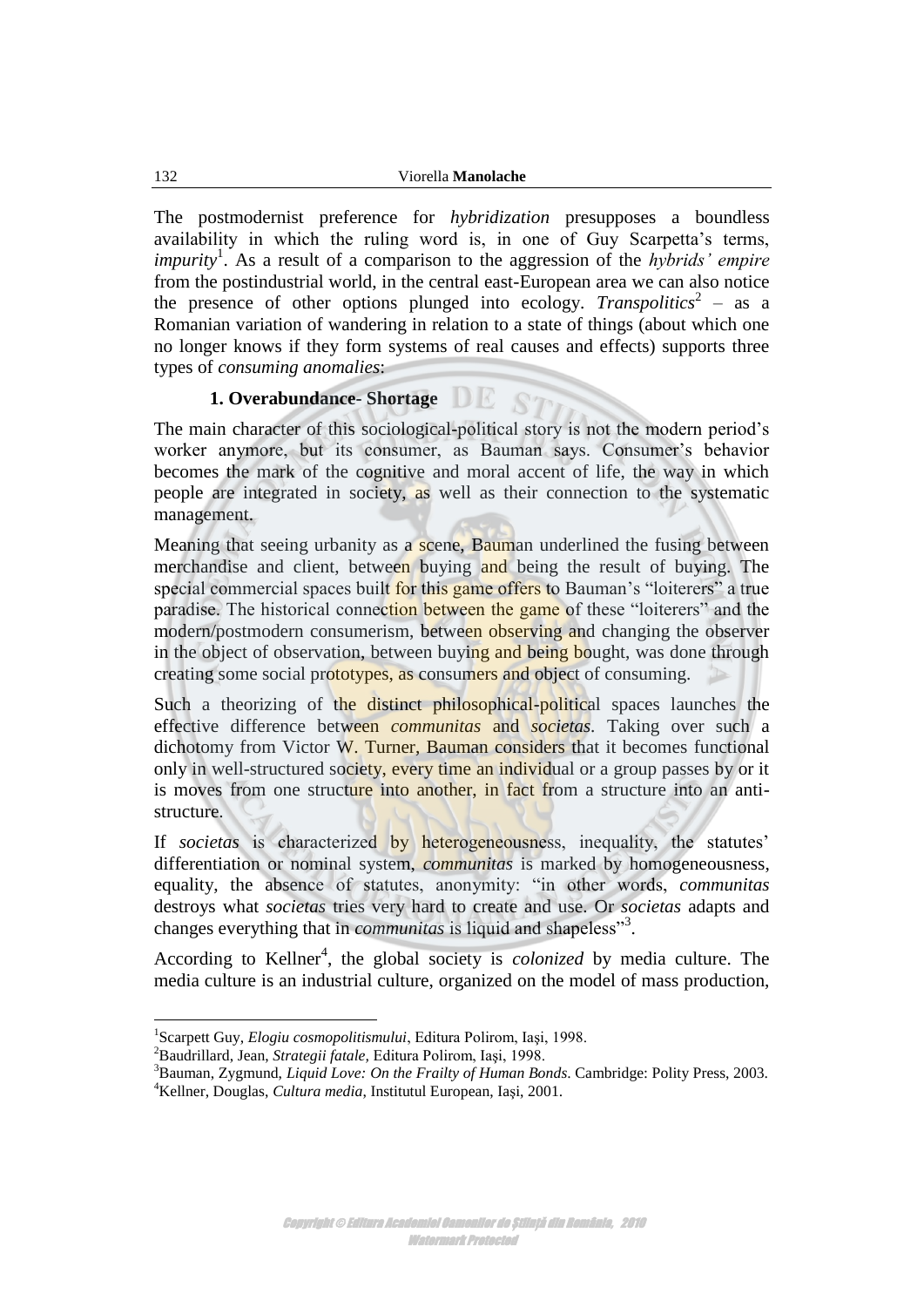a form of commercial culture; its products are commodities that attempt to attract private profit produced by giant corporations interested in the accumulation of capital.

## **2. The [Hostage](http://ro-en.ro/index.php?d=e&q=captive)**

Adopting terms like "stranger" and "settled" from Norbert Elias, Bauman considers that this pair of words represents one kind of social structure in which two existing groups face one another within a conflict of border delimitation, and yet they are connected to each other through the mutual services that they do for the identity quest.

Bauman applies these concepts to modernism with the consideration that the dichotomy "settled" and "strangers" has been grounded through "the asymmetry/disproportion of power like it was imposed in the administration of shaping the social area", in striving to share the social field after "the cognitive map promoted by managers/administrators".

Like Bauman used to note, the powerful men were the first to express their need to maintain the borders, therefore, it's reasonably to presume that the roots of division/separation must be sought in the issues of those in charged with the development of social field that is in the issues raised by the definitive uncertain process of creating the social field.

Unlike the *sedentary*, the *nomads/migrants* keep moving. They go around a well structured territory with firm and attributed bearing to each fragment. A trait that separates them from the *pilgrims* is that *nomads* don't have a final destination to mark their itinerary beforehand, and no stopping is favored but all crossing places to be just halting points. They move from one place to another in a strictly normal sequence, following rather the order of things than inventing the order, dismantling it when they leave. Between *nomads* and *drifter/wanderer*, the latter conveys a suited metaphor for that what Bauman calls "humans belonging to the post modern condition".

*Drifters* require no destination; they are pushed ahead by an unfulfilled desire, hope, because the drifter is a pilgrim without destination, a nomad with no itinerary. The drifter travels in a shapeless space, whereas every consecutive establishment is local, temporary, and episodic.

Like the *drifter*, the *tourist* has its own biographical time and answers only to the flexible experience of space. According to Bauman, exactly the tourist's esthetic capacity, the curiosity, the need of amusement, his desire and ability to live new experiences can be called an absolute freedom of organizing the space from the

 $\overline{a}$ <sup>1</sup>Bauman, Zygmund, *Etica postmodernă*, Editura Amarcord, Timişoara, 2000, p.261.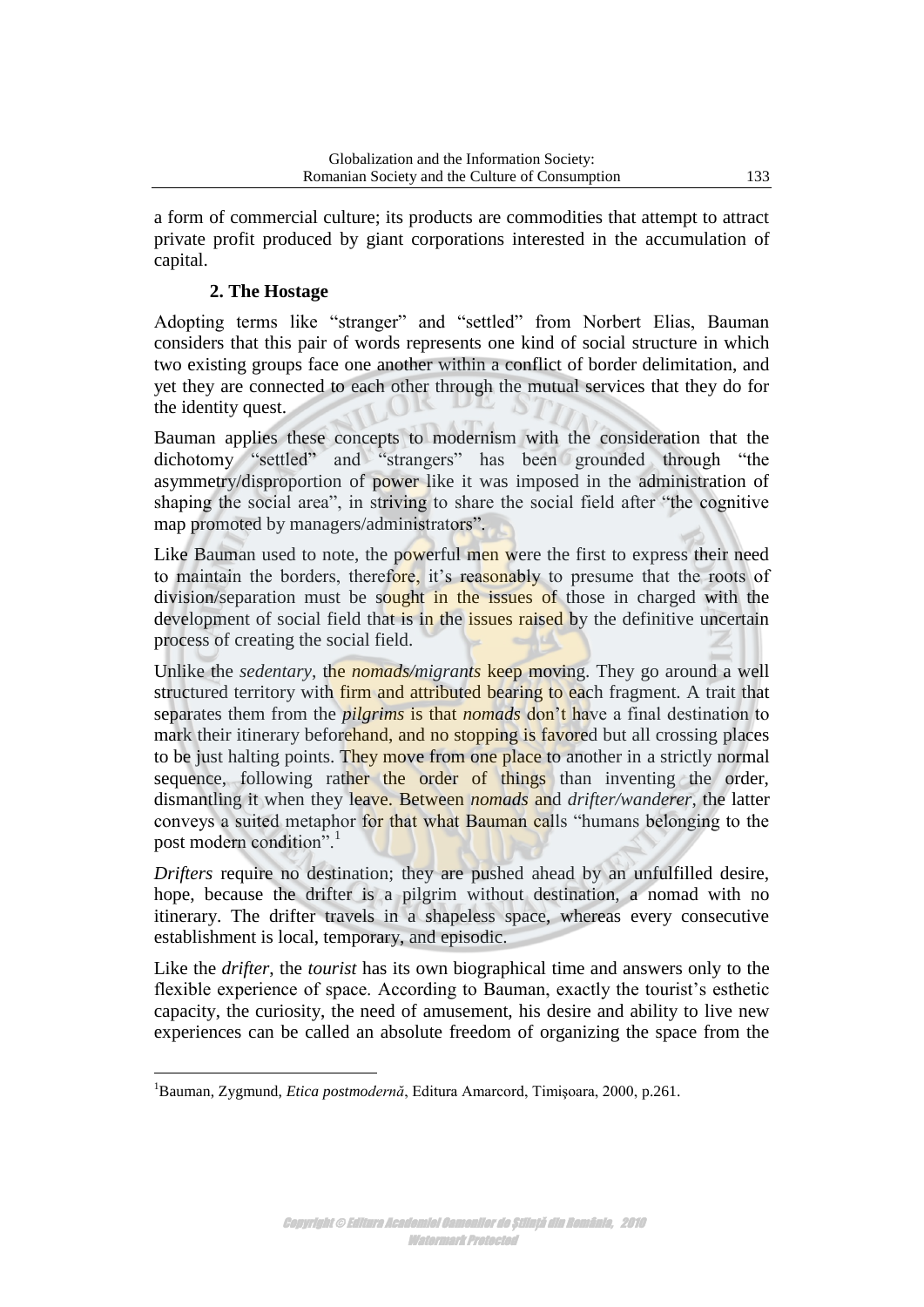tourist's world; the kind of freedom that the *drifter* can only dream about. Just as the *drifter*, the *tourist* is extraterritorial, living outside the territory like a privileged, like an independent, as a right given to be free to choose in a world called by Bauman, the *tourist's shell*.

Both the *drifter* and the *tourist* move around places where other people live who can deal with the settlements of these delimitations; the *drifter* and the *tourist* having only a brief and formal encounter with them (hypocritical meetings). According to Bauman "this is the life formula of the drifter and the tourist, physically close, and spiritually far".

In the post modern era the *drifter* and the *tourist* are no longer insignificant types. They turn into patterns destined to dominate/control and mould the entirety of life and the whole day by day, into stereotypes that all practice is measured, because social field represents to Bauman a source of energy and that esthetic represents a play field.

According to Whillock<sup>2</sup>, the film (along with television and computer) changes the concept of *reality*, because we live in a world where images proliferate independently of the existence of references to the real world.

One of the primary facts that the film is easily placing in the minds of viewers, is the ability to convince that the images of reality are produced artificially. Illusory quality of the film facilitates the identification of the viewer with the images on the screen, perceiving alternate realities, including the identities/temporary opportunities that may be adopted.

Take for example the case Romanian short film, *Megatron*, where the story is chosen from the immediate reality, from Salonta. Starting from an apparently real sequence, Marian Crisan decides to transpose in images a slice of life, choosing at the formal start to a sudden and a final cut.

Scenario of Marian Crisan is situated halfway between the source and flow, as the characters motivations are only partially resolved in a sideslip and stereotypic cutting: mother and son left by the husband/father, frustration and tension, effort and sacrifice to brighten child's life, desired toy.

Switching from one plan to another, the space is marked by abandon: rural casings were left along. In the train, technology assaults: Maxim has an electronic game and his mother's mobile phone rings! Megatron's itself – the Happy Meal toy Maxim wanted, misses not only from the McDonald's stock, but also from the movie! The McDonald's seller has no Megatron only a Biotron!

<sup>1</sup> *Ibidem.,* p. 263.

<sup>2</sup>Whilloch David, *Digital Democracy*. In Denton, Robert E. (Ed.), *The 2000 Presidential Campaign: A Communication Perspective*, Praeger Publishers, 2002.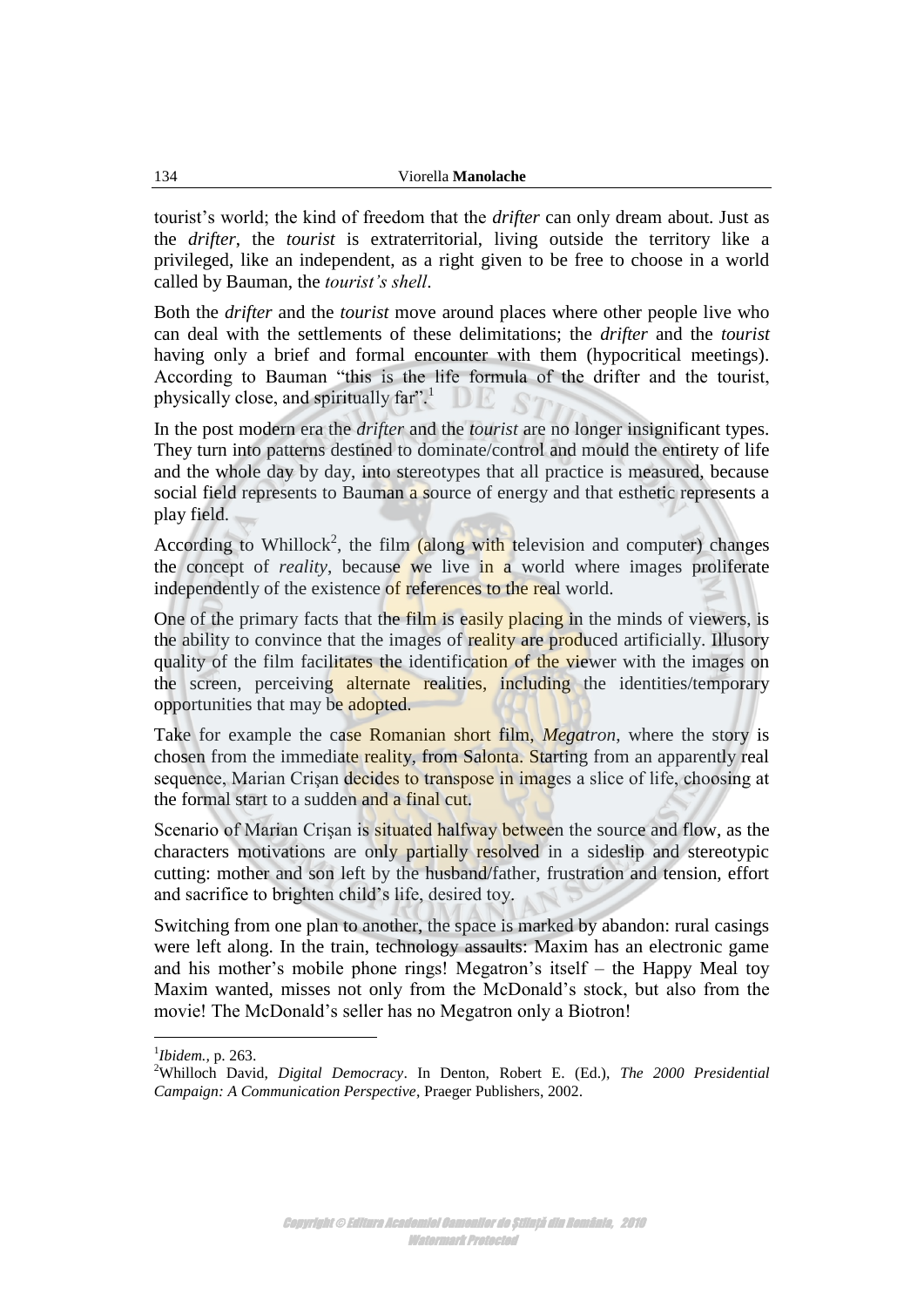#### **3. Clone or the automaton**

For Baudrillard<sup>1</sup>, the universe is not dialectical: it moves toward the extremes, devoted to a radical antagonism and not to reconciliation or to synthesis. In an inexorable manner, the progress, the advanced step in this world seem to be entropic, a viable thing for the "natural evolution" and for "the cosmological development" as for the social-historical increase. Any propagation seems to be accompanied by a lessening/shortage of substance, by an abolishment of latency and by a blockage of options. The laying of an entropic silence is delayed by the power of a reactionary nature of the second effects and by the stubborn regression of the reality, confirmed by the reaction of some communitarian gestures.

The new, global society brings along the victory of the object: humanity becomes more like things, like objects, and divest ourselves of the illusion and hubris of subjectivity.

Bauman's remembrance of postmodern divorce is recognized in the fact that the polity doesn't reclaim the capacity, the need and the desire of supremacy, on purpose or involuntary, getting rid of the anti structural forces of society. According to Bauman, these are the result of prevalence, in the power of settlement and coercive order of day by day life won by the state through the mixture of supremacy over the fellow's crucial dimensions.

That's way the economic part of the governments generally diminishes at keeping some attractive local conditions, after Bauman's appreciations: controlled work, little dues/charges, good hotels, exciting night-life. It is not allowed even the credibility in a posthumous myth to the cultural sovereignty due to the conveniences of the cultural industry and that of cultures' makers imposed by the traditional boundaries of the state.

Donna Haraway<sup>2</sup> proposes the alternative of a *cyber society*<sup>3</sup>. In this attempt at an epistemological and political position, Donna Haraway sketches a frame of possible unity, a picture indebted to socialist and feminist principles of design. The frame is set by the extent and importance of (re)arrangements in world-wide social relations tied to science and technology. Simultaneously material and ideological, the dichotomies may be expressed in the chart of transitions from the comfortable old

<sup>1</sup>Baudrillard, Jean, *Strategii fatale,* Editura Polirom, Iaşi, 1998.

<sup>2</sup>Haraway, Donna, A Cyborg Manifesto: Science, Technology, and Socialist-Feminism in the Late Twentieth Century, in *Simians, Cyborgs and Women: The Reinvention of Nature* (New York; Routledge, 1991).

<sup>3</sup>A *cyborg* is a cybernetic organism, a hybrid of machine and organism, a creature of social reality as well as a creature of fiction. Social reality is lived social relations, a world-changing fiction. The *cyborg* is a matter of fiction and lived experience that changes what counts as women's experience in the late twentieth century!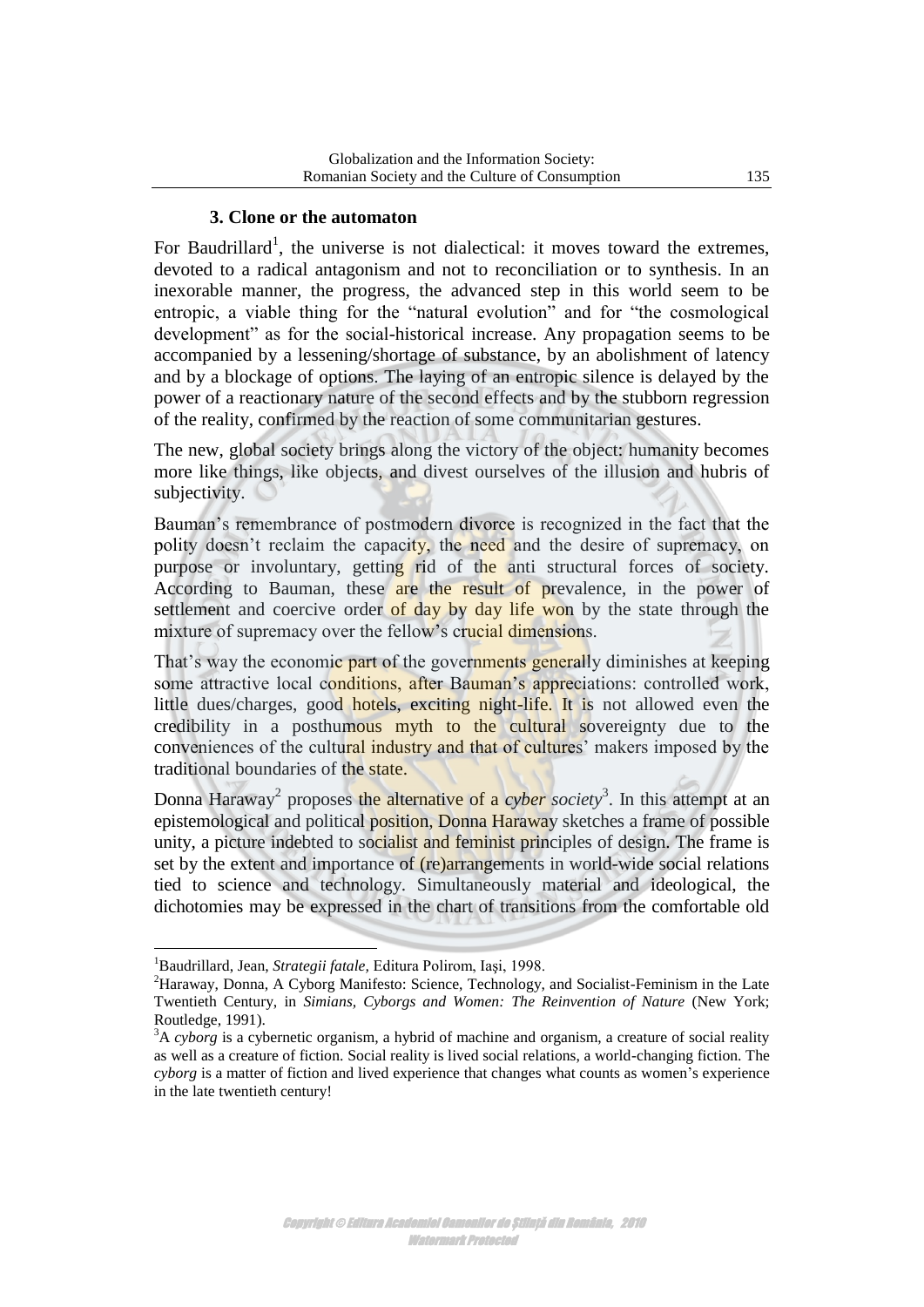hierarchical dominations to the new networks, using the *versus* rule:

| Representation                            | VS. | Simulation                        |
|-------------------------------------------|-----|-----------------------------------|
| Organism                                  | VS. | <b>Biotic Component</b>           |
| Biology as clinical practice              | VS. | Biology as inscription            |
| Small group                               | VS. | Subsystem                         |
| Eugenics                                  | VS. | <b>Population Control</b>         |
| Decadence, Magic Mountain                 | VS. | Obsolescence                      |
| Future Shock; Hygiene                     | VS. | <b>Stress Management</b>          |
| Organic division of labor                 | VS. | Ergonomics/cybernetics of labor   |
| Functional specialization                 | VS. | Modular construction              |
| Scientific management in home/factory vs. |     | Global factory/Electronic cottage |
| Public/Private                            | VS. | Cyborg citizenship                |
|                                           |     |                                   |

According to Donna Haraway's sketch, any objects or persons can be reasonably thought of in terms of disassembly and reassembly; no "natural" architectures constrain system design. These are the marks of a *cyber semiology*!

**Concluding**, the three types mentioned above (*Overabundance[-Shortage](http://encarta.msn.com/thesaurus_561587721/shortage.html)*; *The [Hostage](http://ro-en.ro/index.php?d=e&q=captive)*; and *Clone or the automaton*) create, within the Romanian reality, a "filmed" image placed in the ecstasy of communication. Despite the lack of energy and illusion effects from the Romanian communications network, we wanted to find a particular critical area and the immanence of sacrilegious upon the sign.

The hypothesis on which my study is built restricts to the fact that Romanian postmodernity is assumed primarily as a "means of communication society". In this world, the place of the ideal of emancipation (modeled after the selfconscience of the one who knows how things are going – Hegel's Absolute Spirit or Camus's or Marx' Man of Revolt) is subjected to erosion, oscillation and plurality.

The new aspect of Romanian localities best illustrates the bent towards the culture of consumption. Where in the past there were only mix stores, food stores, butcher's shops, joineries, tailor's shops etc., now there appeared the new forms of stimulating the consumption: fast-food, shops with technical outfit, computers, all dominated by the attractive image of banks, associations or travel agencies ready to offer their customers all sorts of facilities. These marks of the Romanian postmodernism are, naturally, associated with a society in which the consumer's life style, mass consumption, dominate its members' conscious life.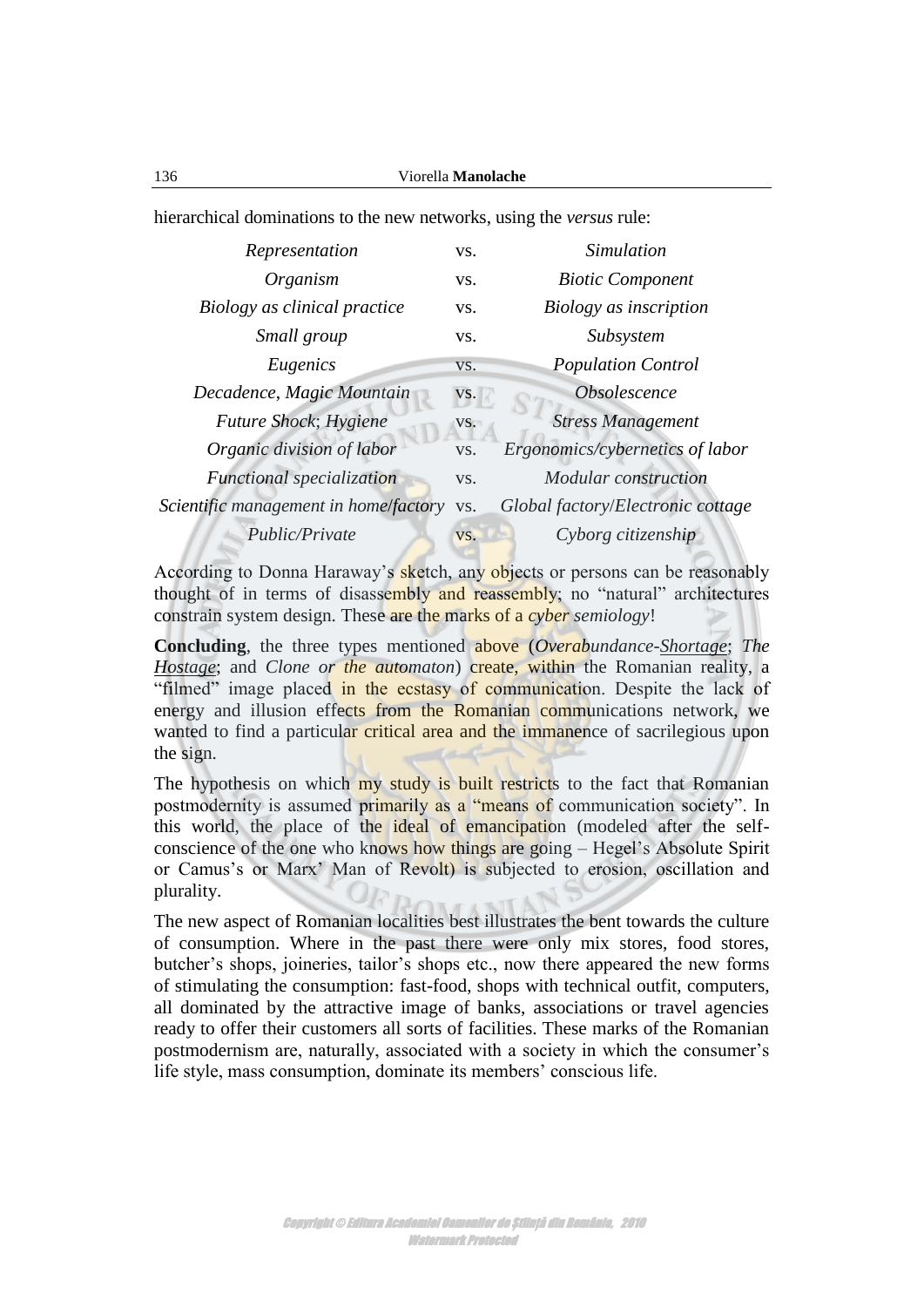This is a society in which fashion and taste are eclectic, "opportunities" seem numberless, and the search of new market segments seems constant. The services and industries mainly offer entertainment.

On the one hand, in its canonic sense, the term *nation-state* used to imply, beside its juridical nature, (in this sense, as a set of norms that euphemize and dissolve forces and interests within some legitimating illusions) a civic nature, as a system of force rapports. Yet, on the other hand, the *nation-state* gives way to the prerogatives of the *wealth-state.* This represents an attempt to mobilize the economic interests as a means of setting free the political calculation from moral restraints.

However, the effects of urbanism are best felt in the "lewd economics," a concept launched by J. F. Lyotard. Indeed, urbanism is dependent on what Marx named "power of production."

The axiom according to which each political economy is lewd starts from the conviction that there is no reference to external reality. In Michel Foucault's words, urbanism, psychiatry, criminalities, sexology etc. – all this knowledge constitutes the "legitimacy" and a new way of applying the power. "The power" is everywhere. The sovereignty of the state, as juridical-reflexive frame, or the domination of a minority, are not in this sense some initial attributes, but the "ending forms" within the series of representations of power.

Thus, Romanian television as well functions as a machine of *the consumption civilization*, in the sense that it is no longer a stage for the manifestation of life style. The pretentions and the power of absorption of the message by each category of population guide those who finance, for instance, the political advertising.

The fundamental values acknowledged by this "average man" ("the common Romanian person") are those of friendship, of solidarity, of his acceptance by a whole community. The commercials for cleaning products, beer etc., represent only the action that overbid the common Romanian person's tendency to relate to previous experience, which determines especially the people from the countryside to be perceived as "keepers of old and traditional customs".

On the other hand, the attention is also directed towards the new "blue jeans" generation, the "Pepsi and Orbit generation" that esteems the "unity of the group" constituted beyond any social prejudice. The politics of altruism, of lacking any sense of identity, the politics that blurred the outlines of personality, up to its total absorption in the group is addressed precisely to this category.

All these raw ingredients (no allusion to the Cătălin Avramescu's "raw" philosopher!) are masked, in the form of ecstatic transgression, and in an extremely autochthonous form of *potlatch*, too.